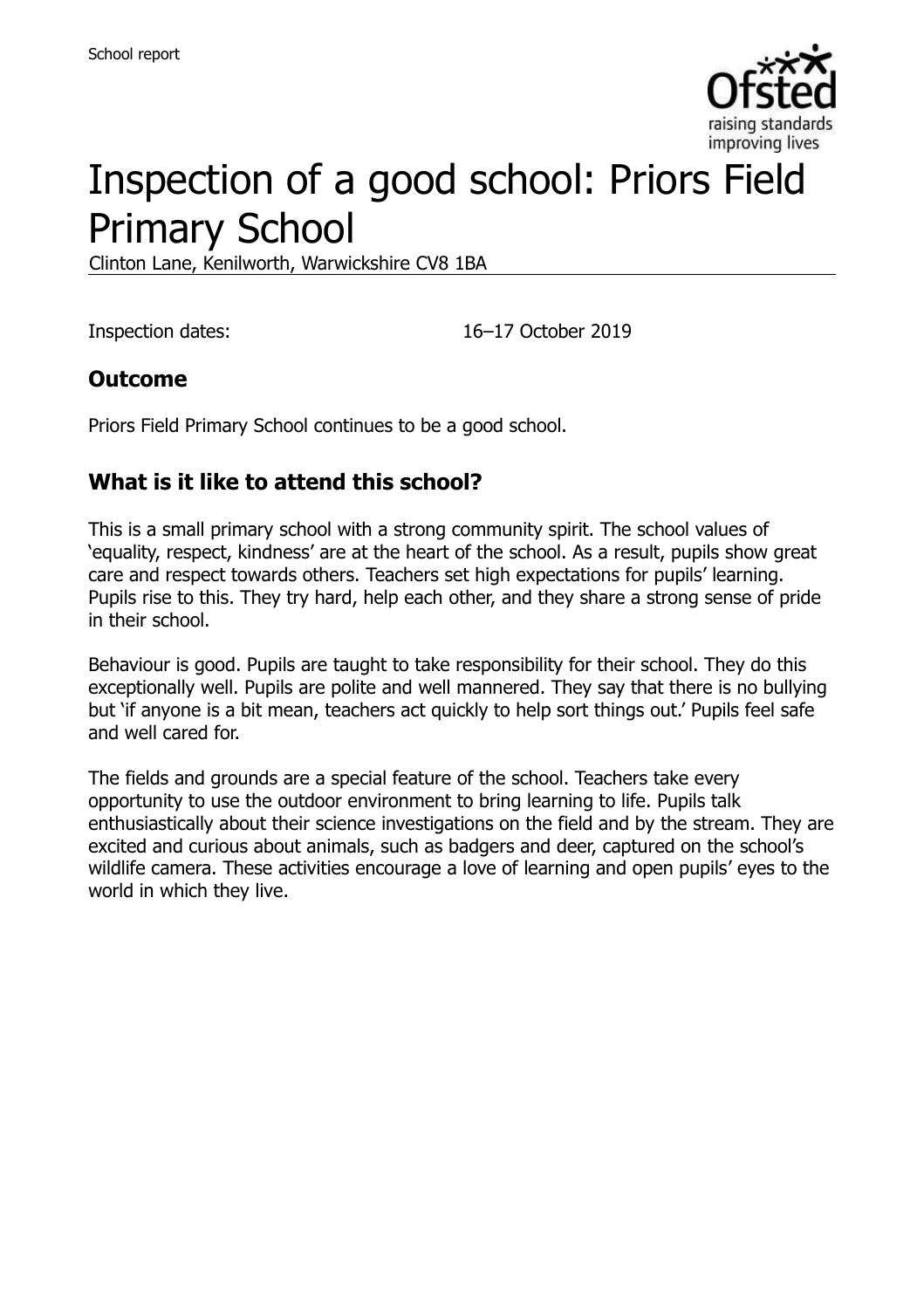

#### **What does the school do well and what does it need to do better?**

Everyone works together with a clear sense of purpose. Leaders have designed an ambitious curriculum that is carefully planned. Subject leaders have identified the key knowledge and skills that they want pupils to have mastered by particular points in time. Staff feel very well supported and appreciate the leaders' purposeful approach to assessment.

Teachers know and understand each pupil. They make sure that all pupils, including disadvantaged pupils and those with special educational needs and/or disabilities (SEND) do well. Most parents of pupils with SEND are positive about the support provided by school. During the inspection, many parents shared personal examples of how well their children with particular needs are supported. Parents' comments include, 'This is a special place where all children are valued and can flourish.' This is illustrated in pupils' high achievements by the time they leave the school.

Subjects are sometimes linked into 'topics'. These are carefully planned to make sure that pupils build on subject knowledge and skills from previous learning. For example, Year 4 pupils greatly enjoyed their recent visit to Kenilworth Castle as part of 'The Tudors', and confidently discuss ideas, such as 'power' and 'religion'.

Leaders have established an effective whole-school approach to mathematics, beginning in the early years. There is a strong focus on using practical resources to support pupils' understanding of abstract concepts. This approach is followed throughout the school. In Reception class, children choose mathematical equipment to help them to talk about and build on their understanding of numbers.

Leaders make sure that there is a strong focus on learning to read. Teachers read to pupils every day. They choose books from popular children's authors and illustrators. Pupils are beginning to recognise and recommend favourite authors.

Teaching phonics (the sounds that letters make) starts quickly in Reception. Teachers have high expectations and teach phonics well. They encourage pupils to use phonics skills to help them to read and write. Teachers make sure that pupils who are falling behind are given extra time and support. Nearly all pupils are successful in reaching the expected standard in the national phonics check in Year 1.

However, many early home–school reading books are not well-matched to the school's phonics programme. Parents do not always understand how to support their children to practise their phonic skills and become confident and fluent in their reading.

Pupils regularly take part in science, technology, engineering and mathematics (STEM) projects with other schools. In a recent project, pupils were challenged to design, create and fly a glider. Activities like this mean that pupils' experiences are broad and help to prepare them well for future learning. One pupil commented that, 'This science project has set me up for life, I don't ever want it to end.'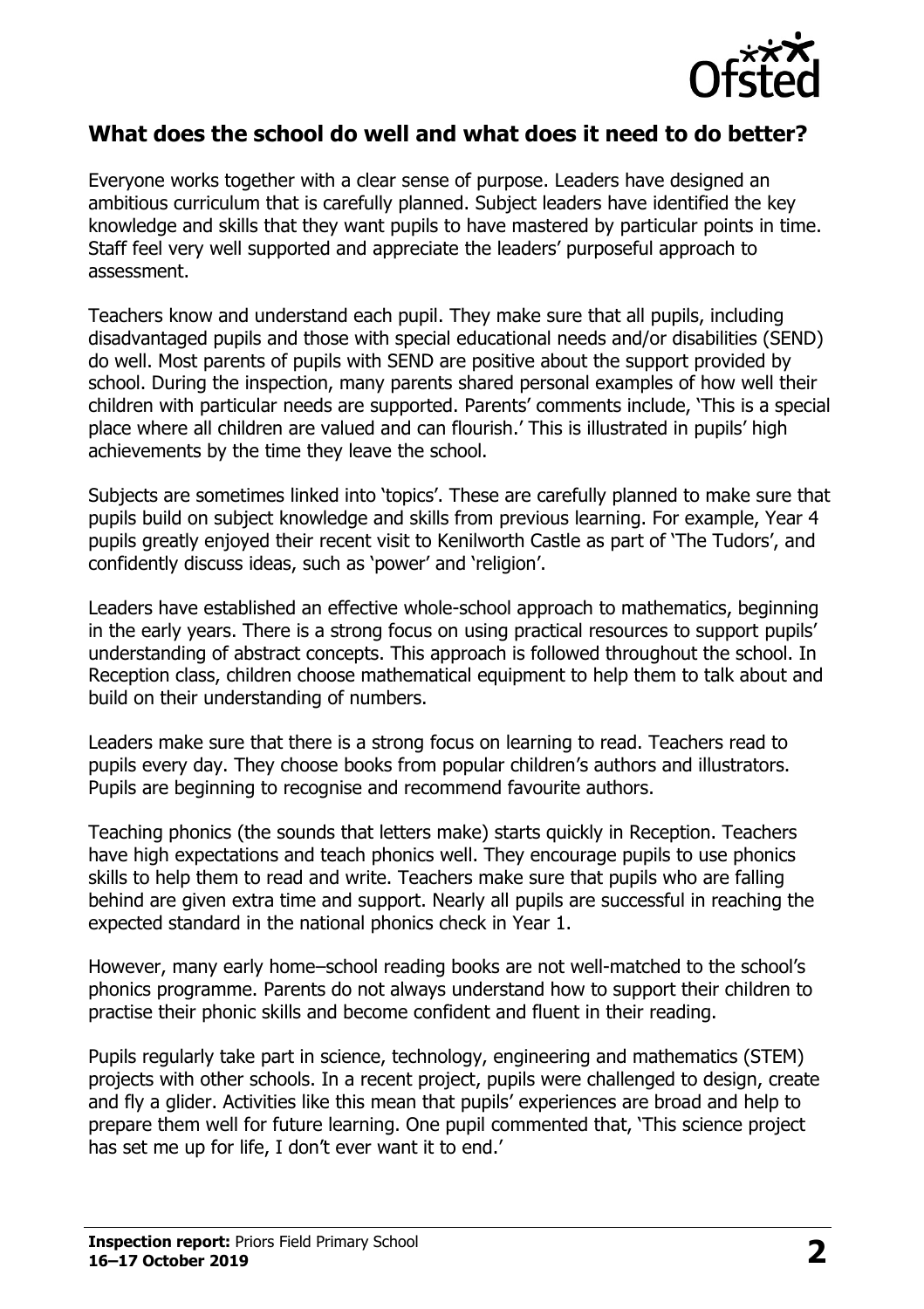

# **Safeguarding**

The arrangements for safeguarding are effective.

All staff, including lunchtime staff, prioritise pupils' safety. Staff value the training that they receive and the regular safeguarding updates. Leaders work with the local authority and other agencies to make sure that pupils who may be vulnerable are kept safe.

The curriculum is carefully planned to make sure that pupils know how to recognise and avoid risk. For example, pupils confidently talk about safety online and the sensible use of social media. Pupils say that they feel very safe, secure and 'cared for' in the school.

# **What does the school need to do to improve?**

### **(Information for the school and appropriate authority)**

- At times, pupils' early home–school reading books contain too many words and sounds that pupils do not know. Leaders should ensure that all early home–school reading books are well-matched to pupils' phonic knowledge and skills.
- Leaders should make sure that the school's approach to teaching early reading is clear to parents. Information about the school's phonics programme and the school's home– school reading books should be updated on the school website. Leaders need to provide support so that parents understand how to help their children to practice reading and build children's confidence and fluency.

# **Background**

When we have judged a school to be good we will then normally go into the school about once every four years to confirm that the school remains good. This is called a section 8 inspection of a good school or non-exempt outstanding school. We do not give graded judgements on a section 8 inspection. However, if we find some evidence that the school could now be better than good or that standards may be declining, then the next inspection will be a section 5 inspection. Usually this is within one to two years of the date of the section 8 inspection. If we have serious concerns about safeguarding, behaviour or the quality of education, we will convert the section 8 inspection to a section 5 inspection immediately.

This is the first section 8 inspection since we judged Priors Field Primary School to be good on 16–17 April 2015.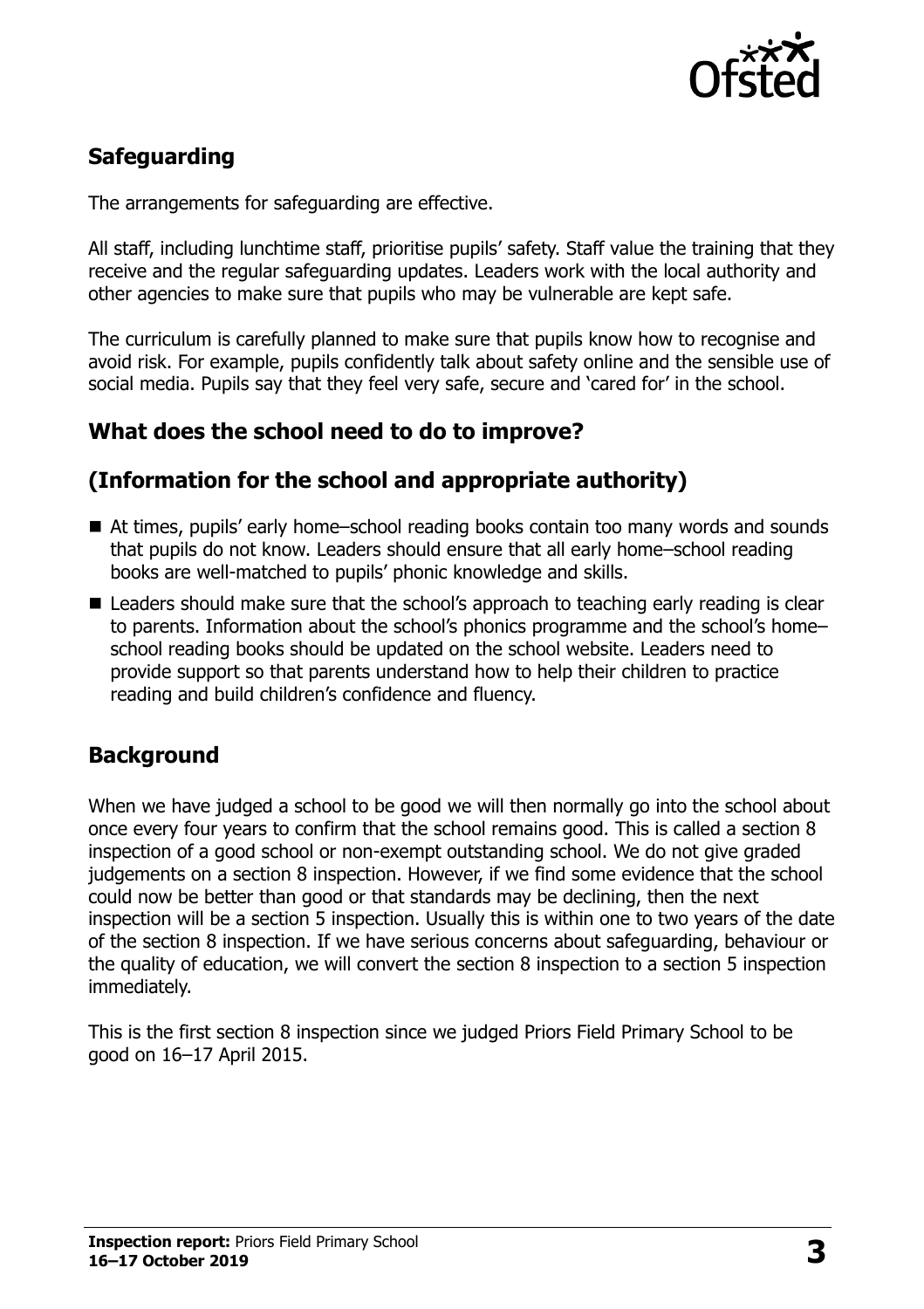

#### **How can I feed back my views?**

You can use [Ofsted Parent View](https://parentview.ofsted.gov.uk/) to give Ofsted your opinion on your child's school, or to find out what other parents and carers think. We use Ofsted Parent View information when deciding which schools to inspect, when to inspect them and as part of their inspection.

The Department for Education has further [guidance](http://www.gov.uk/complain-about-school) on how to complain about a school.

If you are not happy with the inspection or the report, you can [complain to Ofsted.](https://www.gov.uk/complain-ofsted-report)

#### **Further information**

You can search for [published performance information](http://www.compare-school-performance.service.gov.uk/) about the school.

In the report, '[disadvantaged pupils](http://www.gov.uk/guidance/pupil-premium-information-for-schools-and-alternative-provision-settings)' refers to those pupils who attract government pupil premium funding: pupils claiming free school meals at any point in the last six years and pupils in care or who left care through adoption or another formal route.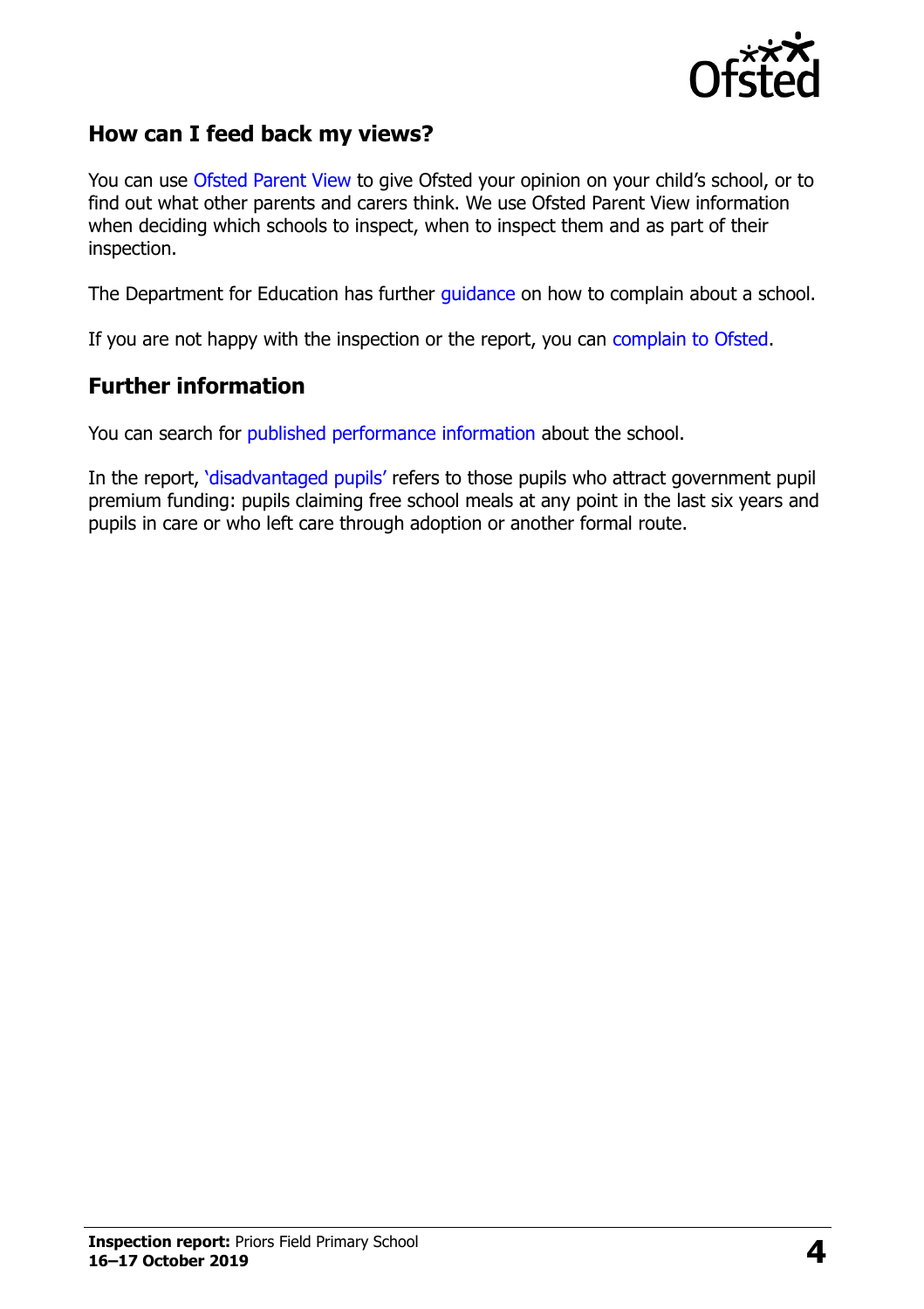

### **School details**

| Unique reference number             | 125609                     |
|-------------------------------------|----------------------------|
| <b>Local authority</b>              | Warwickshire               |
| <b>Inspection number</b>            | 10088416                   |
| <b>Type of school</b>               | Primary                    |
| <b>School category</b>              | Community                  |
| Age range of pupils                 | 4 to 11                    |
| <b>Gender of pupils</b>             | Mixed                      |
| Number of pupils on the school roll | 210                        |
| <b>Appropriate authority</b>        | The governing body         |
| <b>Chair of governing body</b>      | <b>Beth Milner</b>         |
| <b>Headteacher</b>                  | Katie Gane                 |
| Website                             | www.priorsfieldprimary.com |
| Date of previous inspection         | 16-17 April 2015           |

# **Information about this school**

A new headteacher was appointed from 1 September 2017.

#### **Information about this inspection**

- The inspector held discussions with the headteacher, other leaders, staff and governors. These discussions concerned the quality of education, the wider experiences of pupils at the school, aspects of pupils' behaviour, and leadership and management. A telephone conversation took place with the headteacher of the local teaching school who supports the school's professional development programmes.
- We did deep dives in these subjects: reading, mathematics and science. With subject leaders, the inspector looked at pupils' workbooks and the curriculum long-term planning, visited lessons and talked with pupils about their learning.
- The inspector heard pupils read and talked to staff about how the school teaches reading. She observed a member of staff listening to individual pupils read.
- $\blacksquare$  The inspector spoke to staff, governors and pupils about how the school keeps pupils safe, considered information about safeguarding on the school's website and examined the single central record of checks undertaken to make sure that staff are suitable to work in the school.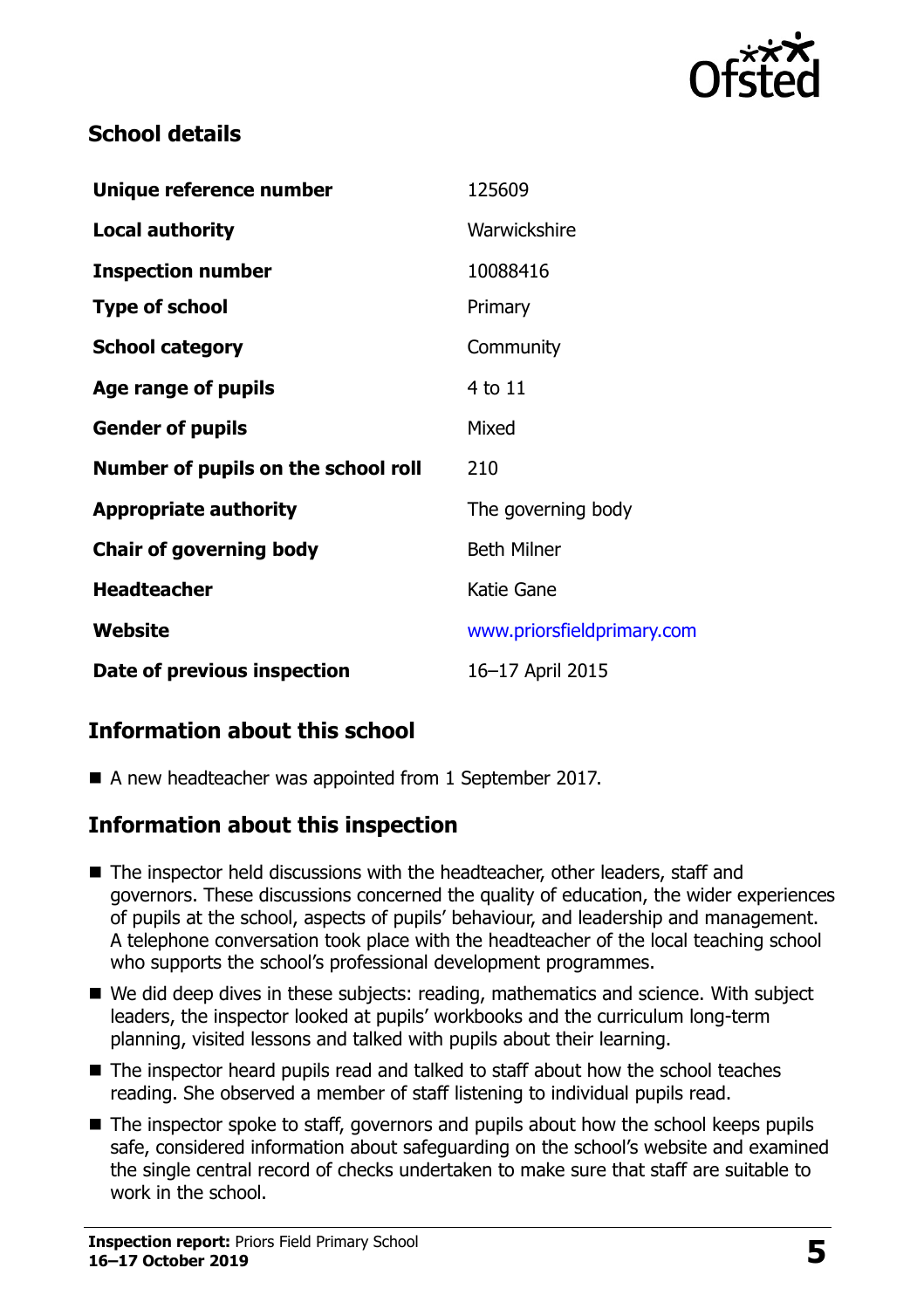

# **Inspection team**

Marilyn Mottram, lead inspector **Canadia** Ofsted Inspector